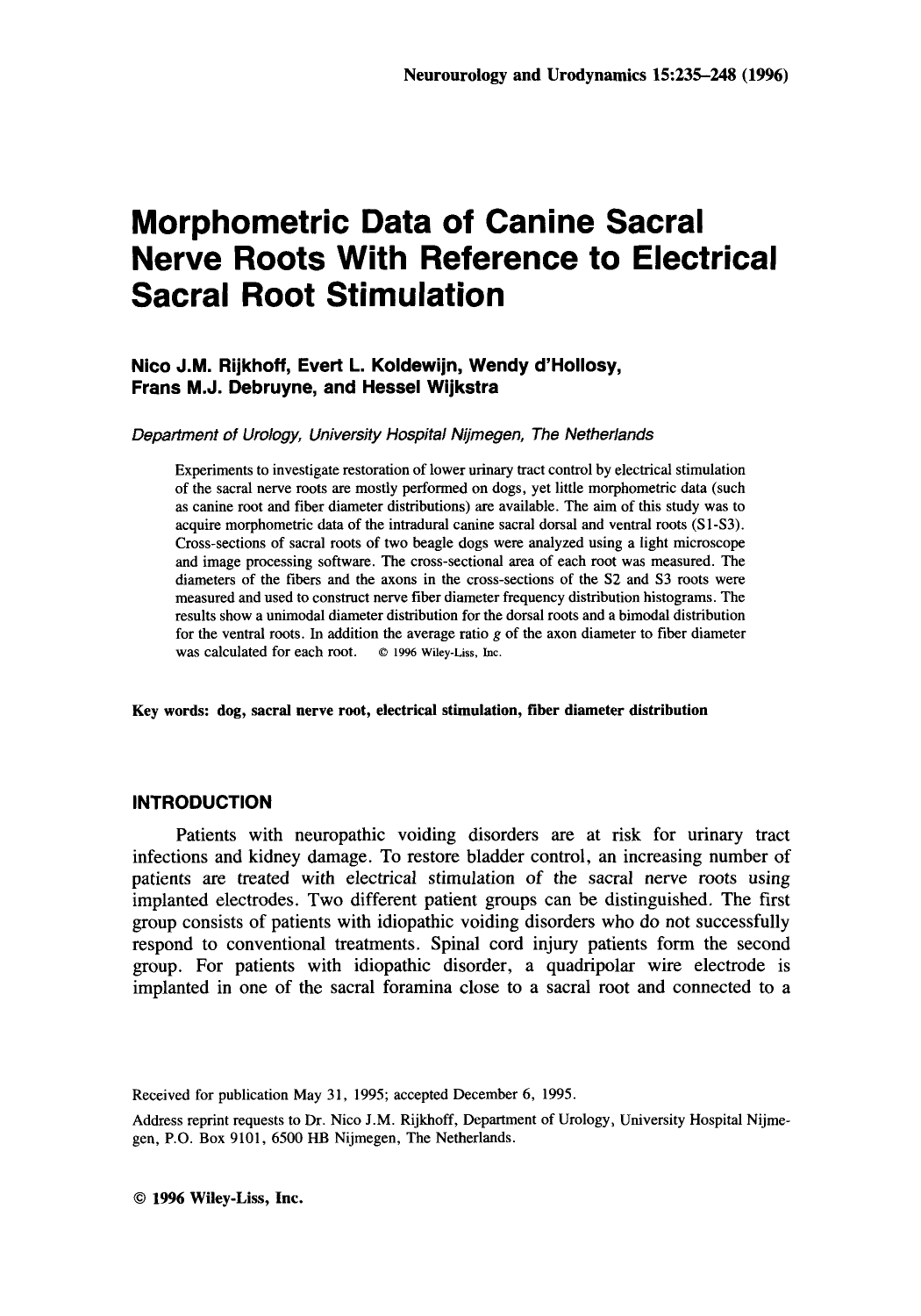subcutaneous stimulator [Schmidt, 1988; Siegel, 19921. The stimulator is always on, except at the time of micturition. Stimulation of the roots is regarded in this group as a long-term therapeutic treatment. The success rate of the therapy is rather low and reasons for this low success rate are unknown since it is still unclear how stimulation of the nerve roots can improve voiding disorders [Koldewijn et al., 19941.

Spinal cord patients have lost their volitional bladder control and suffer from detrusor hyperreflexia and detrusor-sphincter dyssynergia. One of the current approaches is twofold: deafferentation by dorsal sacral rhizotomies eliminates the reflex detrusor contractions while voiding is induced by stimulation of the ventral sacral nerve roots to activate the detrusor [Brindley et al., 1986; van Kerrebroeck et al., 19911. However, the selectivity of this stimulation technique is insufficient. Both the urethral sphincter and the detrusor are simultaneously activated, resulting in little or no voiding. In clinical practice this problem is overcome by interrupting the stimulus pulse train. As the striated muscle of the urethral sphincter relaxes faster after a stimulus burst than the smooth detrusor muscle, bladder emptying is achieved between the pulse trains due to the sustained high intravesical pressure. However, in this artificial micturition pattern voiding occurs in spurts with possible supranormal intravesical pressures. The latter could be harmful to the kidneys.

To increase the success rate of the stimulator implants and to improve the stimulation techniques, research is carried out at various levels. Traditionally, improvements in stimulation strategy and electrode configurations rely mainly on animal experiments (dogs) [Schmidt et al., 1979; Thuroff et al., 1982; Sweeney et al., 1990; Li et al., 1992; Hohenfellner et al., 1992; Ishigooka et al., 1994; Rijkhoff et al., 1994bl and clinical testing. However, to obtain insight into the effects of electrical stimulation and to optimize stimulation patterns , computer models have also become available [Hosein and Griffiths, 1990; Rijkhoff et al., 1994al.

For several reasons, data of the nerve roots are needed when developing stimulation strategies. To obtain realistic simulation results with the computer model developed by Rijkhoff et al. [ 1994a1, the electrical properties and the dimensions of nerve roots must be incorporated. In addition, the properties of the myelinated nerve fiber determining its electrical behavior (e.g., fiber diameter) must be known. To quantitatively compare experimental data with theoretical simulation results, anatomical sacral root data are also needed. Moreover, to transfer an application successfully from animal experiments to patients, differences between animal and human sacral roots must be known. Anatomical sacral root data would also be valuable for researchers working on nerve anastomosis as another method to restore bladder function in paraplegia [Carlsson and Sundin, 1980; Schalow, 1992al.

Human sacral root data have been published by Schalow [1985, 1989, 1992a], and although the dog is the most used animal in sacral root stimulation research, little data of the canine sacral nerve roots have been published [Schalow and Barth, 19921. To acquire data of canine sacral nerve roots, we removed the intradural sacral roots of two dogs and analyzed cross-sections using a light microscope and image processing techniques. The nerve fiber diameters were measured and fiber diameter frequency distributions were constructed. In addition the ratio between axon diameter and fiber diameter (a quantity known as *g)* was derived. The crosssectional area of each root was measured and in two roots the number of fibers were counted. Preliminary results of this work were reported elsewhere [Rijkhoff et al., 19951.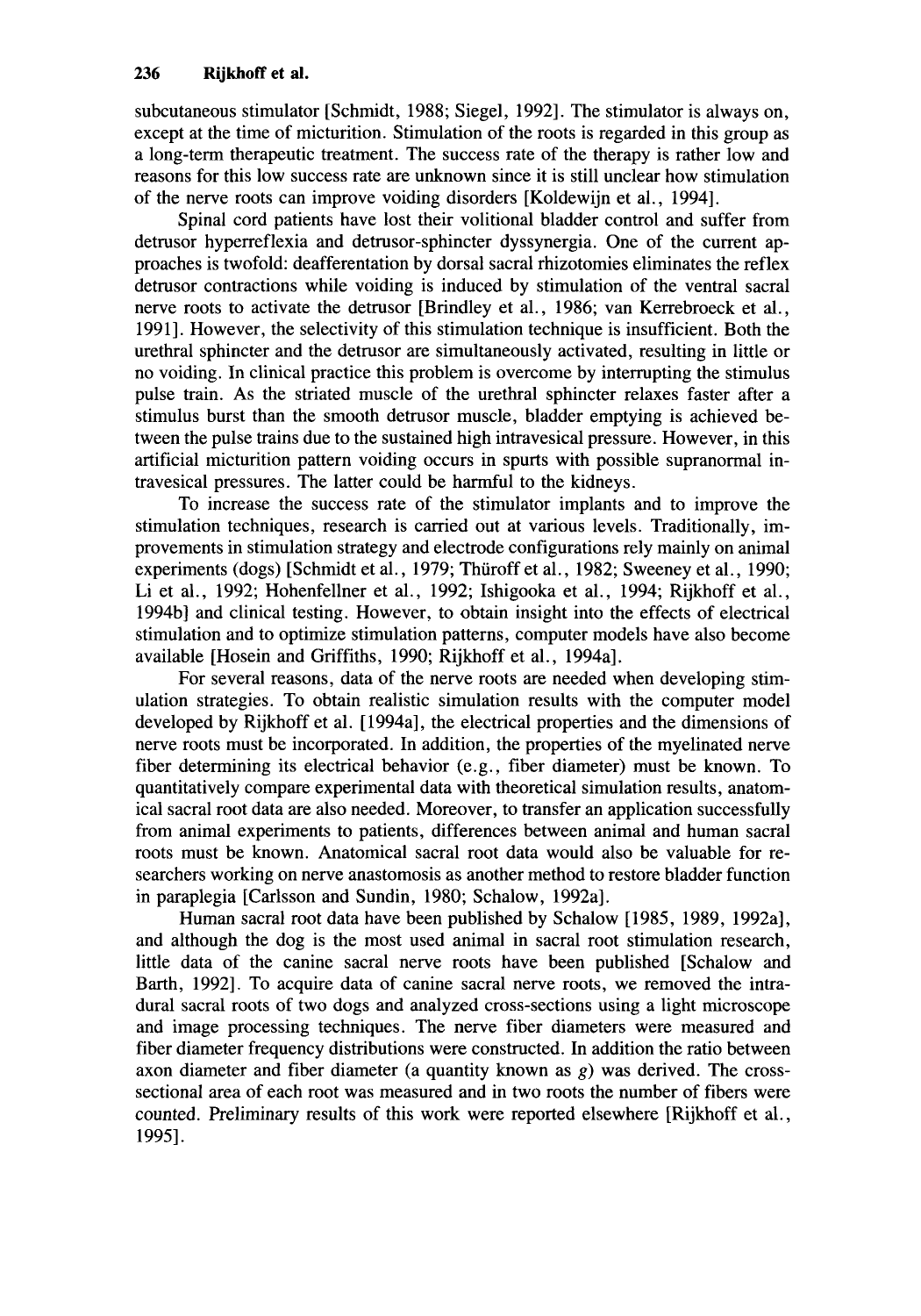## **MATERIALS AND METHODS Animal Preparation**

Two beagle dogs, (dog 1: female, 2.1 years, 13 kg; dog 2: male, 14 years, 16 kg) were used. Under pentobarbital anaesthesia a laminectomy **(L4-S2)** was performed and the dura was opened to get access to the intradural sacral roots. Intravesical and intraurethral pressure was measured using a transurethral two-point pressure catheter. Identification of the different roots was performed by observing responses such as contraction of hind leg muscles, contraction of the pelvic floor, movement of the tail, and increase of intravesical and intraurethral pressure to electrical stimulation of a complete nerve root using a hook electrode. Stimulation of the **S1** roots resulted in flexion of the paw and urethral sphincter contraction. Stimulation of the S2 roots resulted mainly in detrusor and urethral sphincter contraction while stimulation of the S3 roots led solely to movement of the tail. Identification was further helped by size differences **(S1** is bigger than **S2** and **S3).** After identification, each root was split in a ventral and dorsal part by tracing the nerves back to their origin at the conus medularis. A suture was placed around the parts to keep all rootlets together. Approximately 2 cm of the intradural root (between conus and dorsal ganglion) was removed for analysis.

## **Nerve Preparation**

The root pieces were fixated in glutaraldehyde, dehydrated with alcohol, and embedded in epon. The myelin was stained with osmium. After hardening  $0.5 \mu m$ , thick transverse coupes were cut and stained with  $1\%$  paraphenileendiamine (1 hour) for extra contrast.

## **Description of Hardware**

For automatic analysis, images were taken of the cross-sections using a system consisting of a light microscope (Zeiss, Thornwood, NY, with  $\times 10$  ocular and  $\times$  2.5,  $\times$  10,  $\times$  20, and  $\times$  40 objectives), a video camera (HCS-CCD, MXR, Vision Technology, Eindhoven, The Netherlands) with monitor, a 80486-computer, and an image processing board (PCVISIONplus, Vision Technology).

Functionally, an area (e.g.,  $100 \times 100 \mu m$ , using  $\times 400$  magnification) of the microscopic image was viewed by the video camera mounted in the vertical tube of the microscope. This image was digitized in a resolution of  $512 \times 512$  pixels with 256 grey tones and stored on hard disk for later analysis. To determine the crosssectional area of the roots, images with  $\times$  25 magnification (Fig. 1a–d) were used. Morphometric analysis were performed using  $\times$  400 magnification (Fig. 2).

## **Software Algorithms**

To determine the cross-sectional area of the roots, software was written that allowed drawing of a closed contour of a cross-section and automatic calculation of the enclosed area. When a root consisted of two or more rootlets, the sum of the rootlet areas was used to obtain the total transverse root area.

Software for morphometric analysis of the digitized images was written in TIM (TEA, Dordrecht, The Netherlands). It calculates for each fiber the axon diameter *d*  and the fiber diameter  $D$  (axon  $+$  myelin sheath). First the outer and inner border of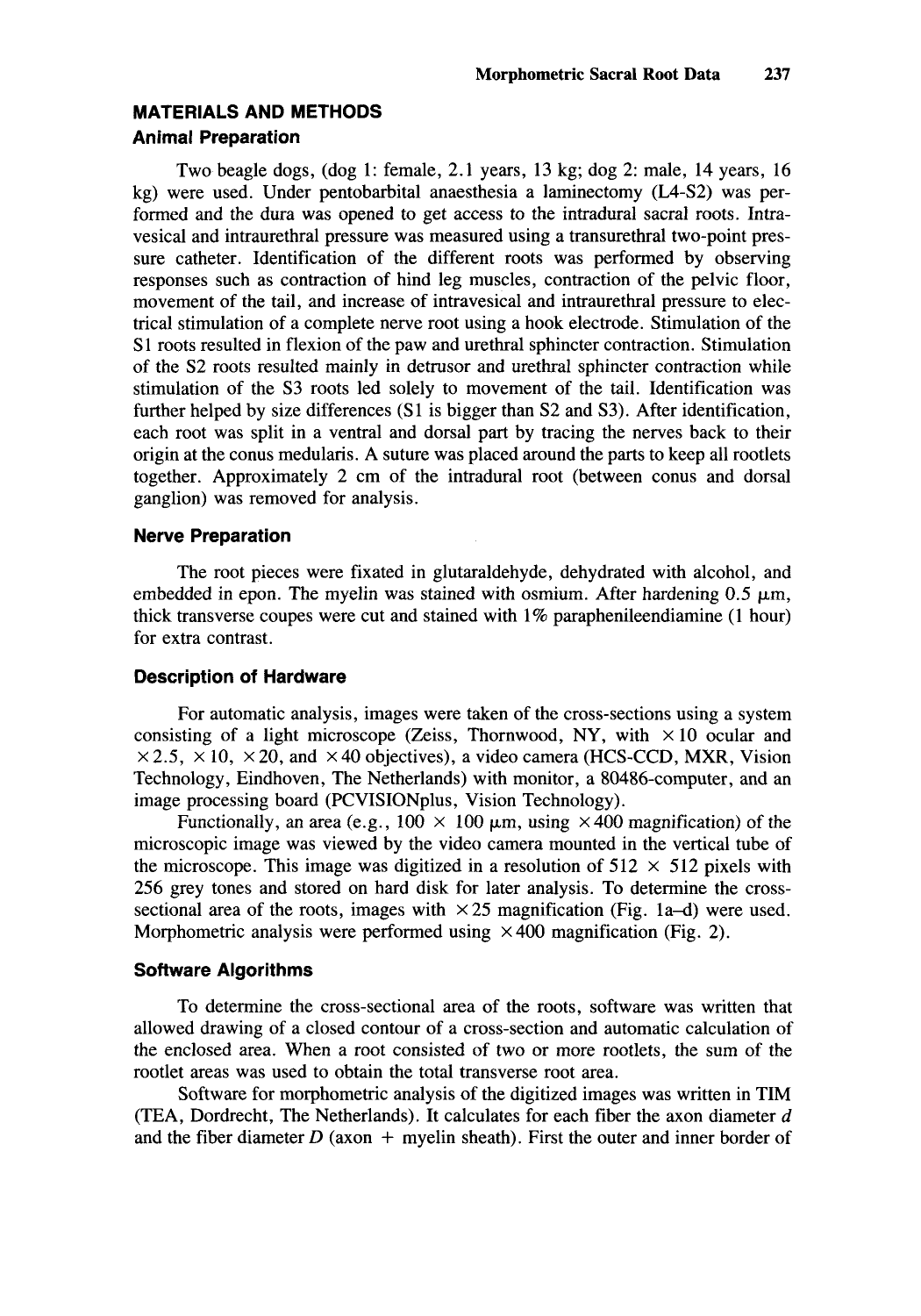

**Fig. 1. Cross-sections** of **canine intradural sacral nerve roots. a:** S2 **dorsal; b:** S2 **ventral; c: S3 dorsal; d,e: S3 ventral. a-d,** X25 **magnification; e,** x 100 **magnification.**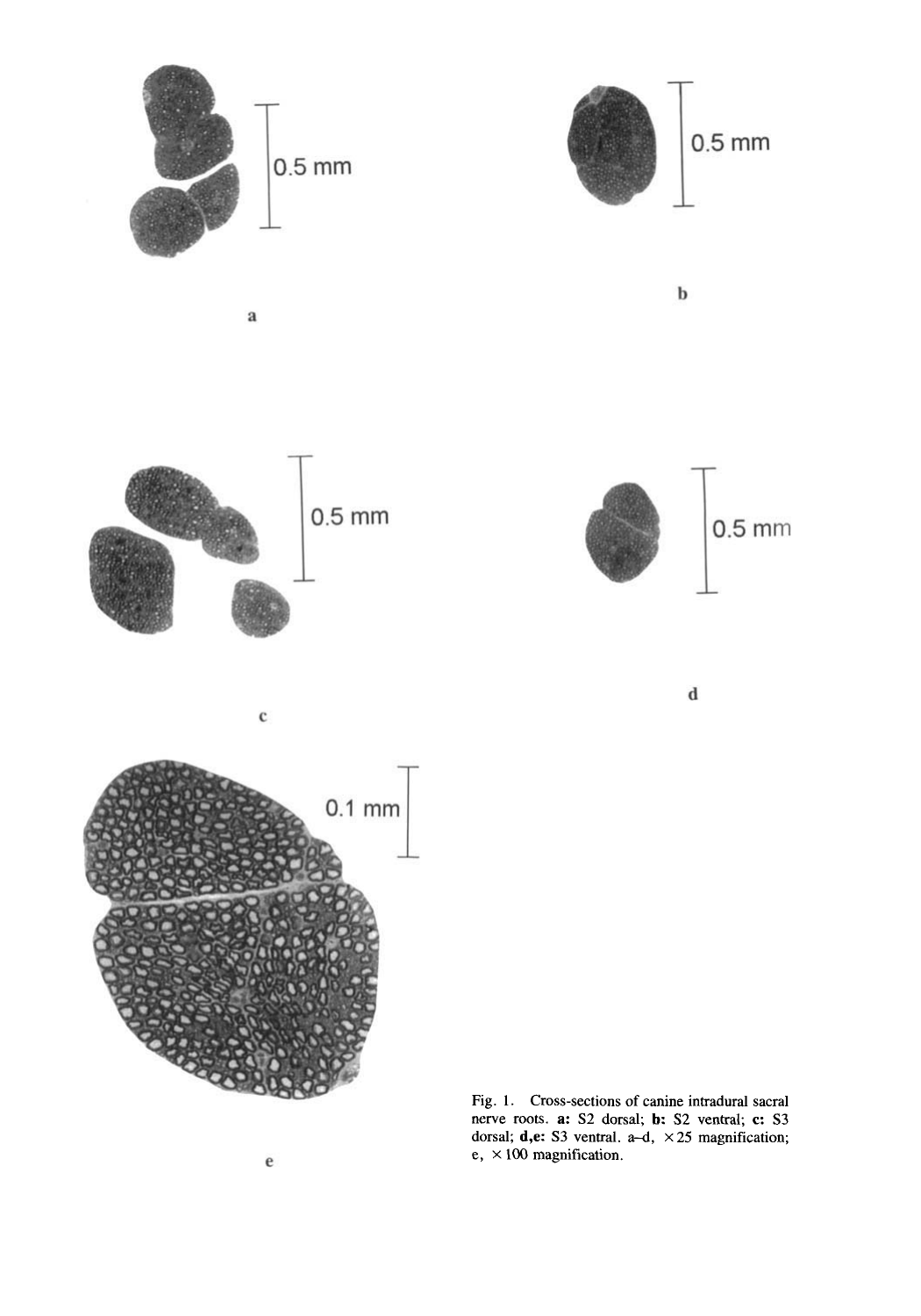

**Fig. 2.** Example of an image used for morphometric analysis of the cross-section  $(\times 400$  magnification).

the myelin is determined. Using these borders the cross-sectional area of the fiber and the axon are calculated. Assuming the calculated areas to be the area of a circle, axon diameter and fiber diameter are derived.

Nerve fiber diameter frequency distributions were constructed by combining the results of several images (7-18, depending on the area of the root) taken at random positions in the cross-section.

#### **Statistics**

To determine **g** (ratio between axon diameter *d* and fiber diameter *D)* it was assumed that **g** is independent of *d* and *D* (see Discussion) and that both *d* and *D*  have the same standard deviation as both variables are measured in the same way. Under these assumptions  $g$  can be calculated by minimizing the sum of the distances between the points  $(d_i, D_i)$  and the line  $d = gD$  [Beck and Arnold, 1977]. This comes down to minimizing  $\sum_{i=1}^{N} \frac{gD_i + d_i}{\sqrt{g^2 + 1}}$  with respect to *g*, N = number of analyzed fibers in a root.

#### **RESULTS**

Intradural nerve roots are composed of tightly packed nerve fibers and a few small blood vessels. In contrast to peripheral nerves, intradural nerve roots have no epineurium and nearly no perineurium. A set of cross-sections, depicted in Figure 1, shows that the ventral roots mostly consist of one unit while the dorsal roots consist of several rootlets. The shape of the ventral roots is somewhat elliptical. An overview of a cross-section at  $\times$  100 magnification (Fig. 1e) shows clearly the absence of epineurium.

Figure **3** shows the nerve root cross-sectional areas while Table I contains the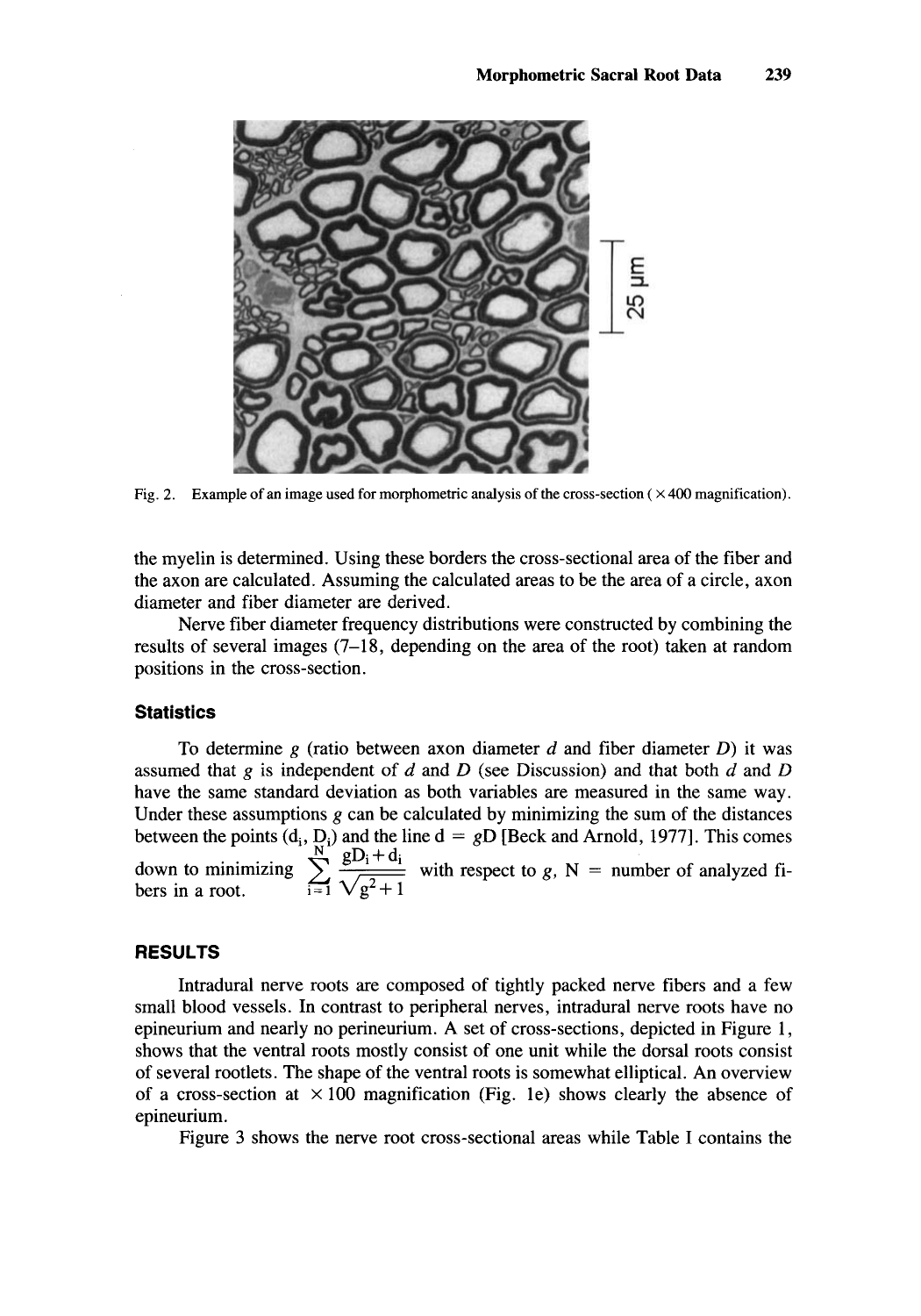

**Fig.** 3. **Cross-sectional area of intradural sacral nerve roots. The transverse areas of the four roots (2 dogs, left and right) at each root level have been depicted by dots which are linked by a vertical bar. The**  horizontal bar represents the average area of the 4 cross-sections.  $d =$  dorsal,  $v =$  ventral.

numerical data. The average cross-sectional area of a complete root (dorsal + ventral) decreases in caudal direction  $(S1: 1.70 \text{ mm}^2, S2: 0.58 \text{ mm}^2, S3: 0.43 \text{ mm}^2)$ . The S1 nerve is the largest sacral root, its cross-sectional area is about three times as large as the cross-sectional area of S2 and S3. The dorsal part of each root is larger than the ventral part and the relative difference in area between dorsal and ventral **parts**  increases in caudal direction. The average area ratio between dorsal and ventral part is 1.54,2.49, and 3.17 for **S1, S2,** and S3, respectively. For each root that consisted of only one rootlet, the largest diameter was determined (Table I). If the root consisted of several rootlets an average root diameter was calculated (assuming the root to be circular).

In the two S3 ventral (S3v) roots of the right side, the total number of myelinated fibers with a diameter above  $\sim$ 1.5  $\mu$ m was counted. The S3v root of dog 1 contained 795 fibers while 559 fibers were counted in the S3v root of dog 2. This resulted in a fiber density of  $6.6 * 10^3$  fibers/mm<sup>2</sup> for dog 1 and  $6.0 * 10^3$  fibers/mm<sup>2</sup> for dog 2.

#### **Fiber Diameter Distributions of the Dorsal Roots**

**An** example of an image used for morphometric analyses is shown in Figure **2**  while Figure 4 shows the calculated nerve fiber diameter frequency distributions for the **S2** and S3 roots. Each bar in the histograms represents the relative frequency of occurrence.

The law of separation of function of spinal roots (law of Bell and Magendie) is, in contrast to humans, valid for dogs. The canine dorsal sacral root fibers are almost all afferent in function, only about 1% are expected to be efferents [Schalow, 1992bl.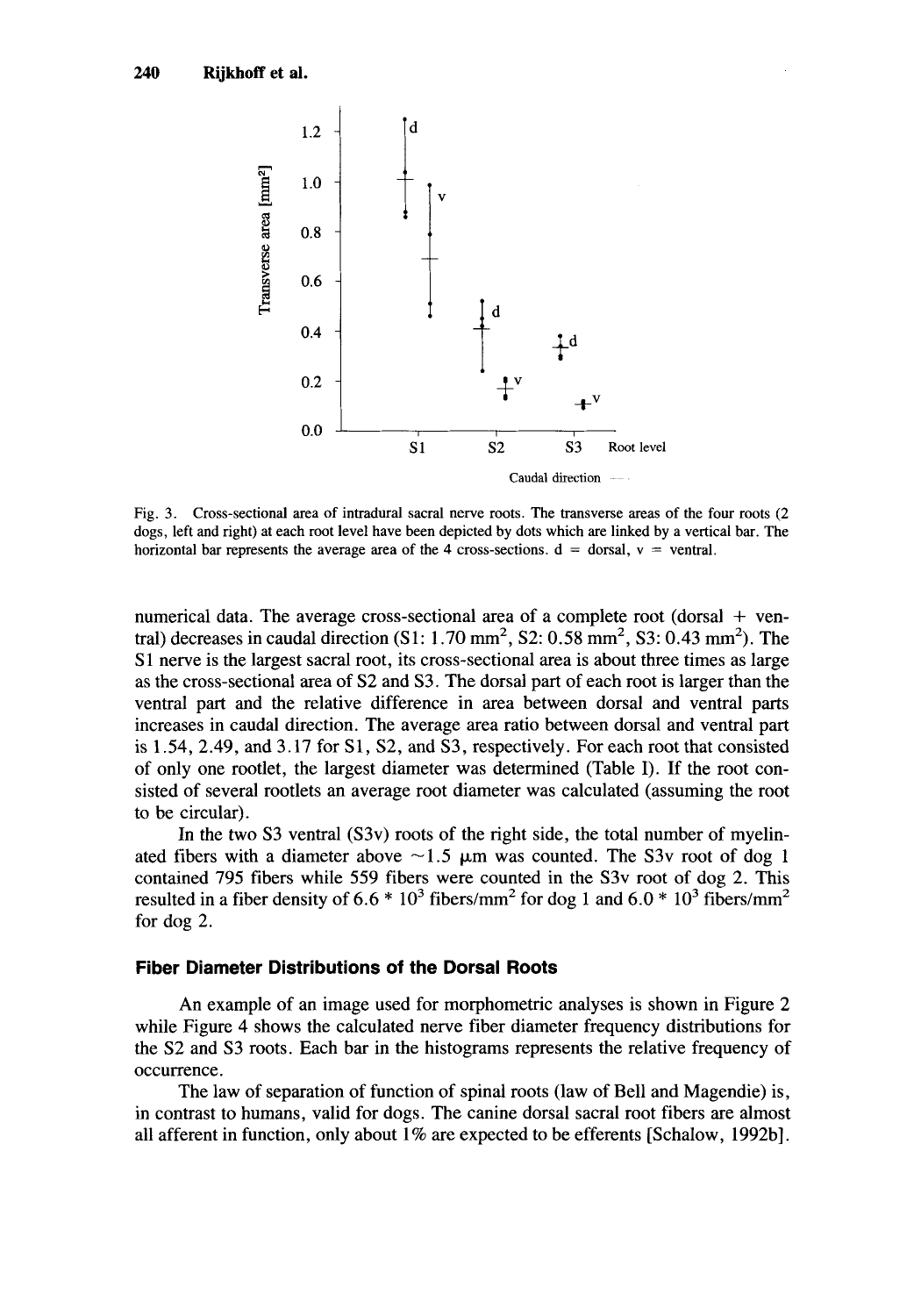|                |       | $Cross\text{-sectional area } (mm^2)$ |          | Diameter (mm)     |                   |
|----------------|-------|---------------------------------------|----------|-------------------|-------------------|
|                |       | dog 1                                 | $\log 2$ | $\log 1$          | $\log 2$          |
| S1             |       |                                       |          |                   |                   |
| Dorsal         | Left  | 0.88                                  | 1.04     | 1.06 <sup>b</sup> | $1.15^{b}$        |
|                | Right | 0.86                                  | 1.25     | 1.05 <sup>b</sup> | 1.26 <sup>b</sup> |
| Ventral        | Left  | 0.46                                  | 0.79     | $0.86^a$          | 1.27 <sup>a</sup> |
|                | Right | 0.51                                  | 0.99     | $1.05^a$          | $1.12^b$          |
| S <sub>2</sub> |       |                                       |          |                   |                   |
| Dorsal         | Left  | 0.24                                  | 0.45     | $0.55^{\rm b}$    | 0.76 <sup>b</sup> |
|                | Right | 0.52                                  | 0.42     | 0.81 <sup>b</sup> | 0.73 <sup>b</sup> |
| Ventral        | Left  | 0.14                                  | 0.21     | $0.49^{\rm a}$    | $0.54^{a}$        |
|                | Right | 0.13                                  | 0.20     | $0.47^a$          | $0.55^{a}$        |
| S3             |       |                                       |          |                   |                   |
| Dorsal         | Left  | 0.38                                  | 0.34     | 0.70 <sup>b</sup> | 0.66 <sup>b</sup> |
|                | Right | 0.30                                  | 0.29     | 0.62 <sup>b</sup> | $0.73^a$          |
| Ventral        | Left  | 0.096                                 | 0.11     | $0.41^{\rm a}$    | $0.38^{a}$        |
|                | Right | 0.12                                  | 0.093    | $0.45^{\rm a}$    | 0.37 <sup>a</sup> |

**TABLE I. Cross-Sectional Area and Diameter of S1-S3 Intradural Sacral Nerve Roots** 

<sup>a</sup>When a root consisted of only one rootlet, the largest diameter of the elliptical shaped cross-section has been measured.

<sup>b</sup>When a root consisted of several rootlets, an average diameter has been calculated, assuming that the root is circular.

Thus, as no  $\alpha$ -motoneurons are present, one expects the dorsal roots to be mainly composed of small diameter fibers.

The constructed fiber diameter frequency distribution histograms of the S2 dorsal roots (Fig. 4a) have roughly a unimodal distribution. The distributions of all four nerves most often have a peak of fiber diameters in the range of  $4-5 \mu m$ . Most of the fibers are relatively small, almost half the fibers are smaller than  $6 \mu m$  (dog 1<sub>left</sub>: 54.3%, dog 1<sub>right</sub>: 49.5%, dog 2<sub>left</sub>: 43.7%, dog 2<sub>right</sub>: 50.3%). The percentages of large fibers ( $>12 \mu m$ ) are 8.8, 9.2, 8.8, and 4.8% for dog  $1_{\text{left}}$ , dog  $1_{\text{right}}$ , dog  $2_{\text{left}}$ and dog  $2_{\text{right}}$ , respectively.

The fiber diameter distributions of the **S3** dorsal roots (Fig. 4b) also have a unimodal shape, although the distributions of the dog 1 roots have more little peaks. The highest peaks are again in the  $4-5 \mu m$  range for dog 1. For dog 2 the peaks are in the 5-6  $\mu$ m range. Again almost half the fibers are smaller than 6  $\mu$ m (51.7, 39.5, 45.6, and 51.8% for dog  $l_{\text{left}}$ , dog  $l_{\text{right}}$ , dog  $2_{\text{left}}$ , and dog  $2_{\text{right}}$ , respectively). For dog 1 the percentages of large fibers ( $>12 \mu m$ ) doubled (left: 15.9%, right: 17.9%). For dog 2 the percentages of large fibers are about the same as in the S2 dorsal roots (left: *8.0%,* right: 5.1%).

#### **Fiber Diameter Distributions of the Ventral Roots**

The canine ventral sacral root fibers are, like the dorsal root fibers, homogeneous in function. Almost all fibers are efferent, only 1% can expected to be afferents [Schalow, 1992bl. Hence, the ventral sacral roots contain the relative large diameter  $\alpha$  and  $\gamma$ -motoneurons innervating the muscles of the tail, pelvic floor muscles, and anal and urethral sphincter. The ventral sacral roots also contain the smaller diameter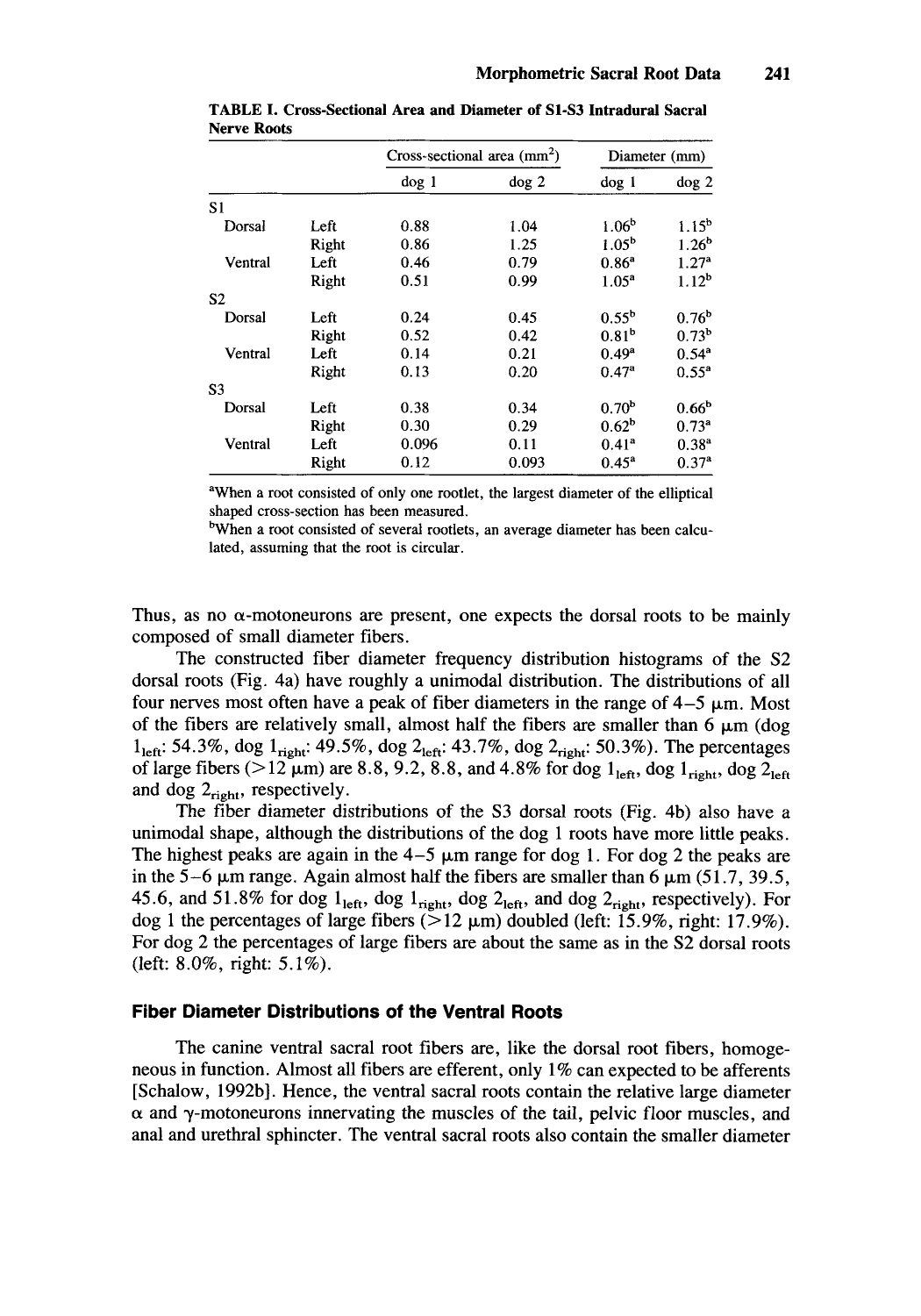

Fig. **4.** Myelinated nerve fiber diameter frequency histograms of canine intradural sacral roots. Data of two dogs, two roots (left, right) at each root level. a: S2 dorsal; **b:** S3 dorsal; **c:** S2 ventral; **d:** S3 ventral.

preganglionic parasympathetic fibers innervating the bladder and rectum. One would therefore expect a bimodal fiber diameter distribution.

As expected the ventral S2 root fibers do indeed have a diameter distribution with two peaks (Fig. 4c). The first peak is in the range  $4-5 \mu m$  (dog  $l_{\text{left}}$ :  $9\%$ , dog  $l_{\text{right}}$ : 14.2%, dog 2<sub>1eft</sub>: 17.3%, dog 2<sub>right</sub>: 12.9%) although the dog  $l_{\text{left}}$  distribution has a broad top between 4 and 7  $\mu$ m. The peak in the large fibers is rather flat with a variable position (dog  $1_{\text{left}}$ : 12-15  $\mu$ m,  $\sim$ 8%, dog  $1_{\text{right}}$ : 13-16  $\mu$ m,  $\sim$ 6.5%, dog  $2_{\text{left}}$ : 9-11  $\mu$ m, ~9.9%, dog  $2_{\text{right}}$ : 9-11  $\mu$ m, ~10.8%).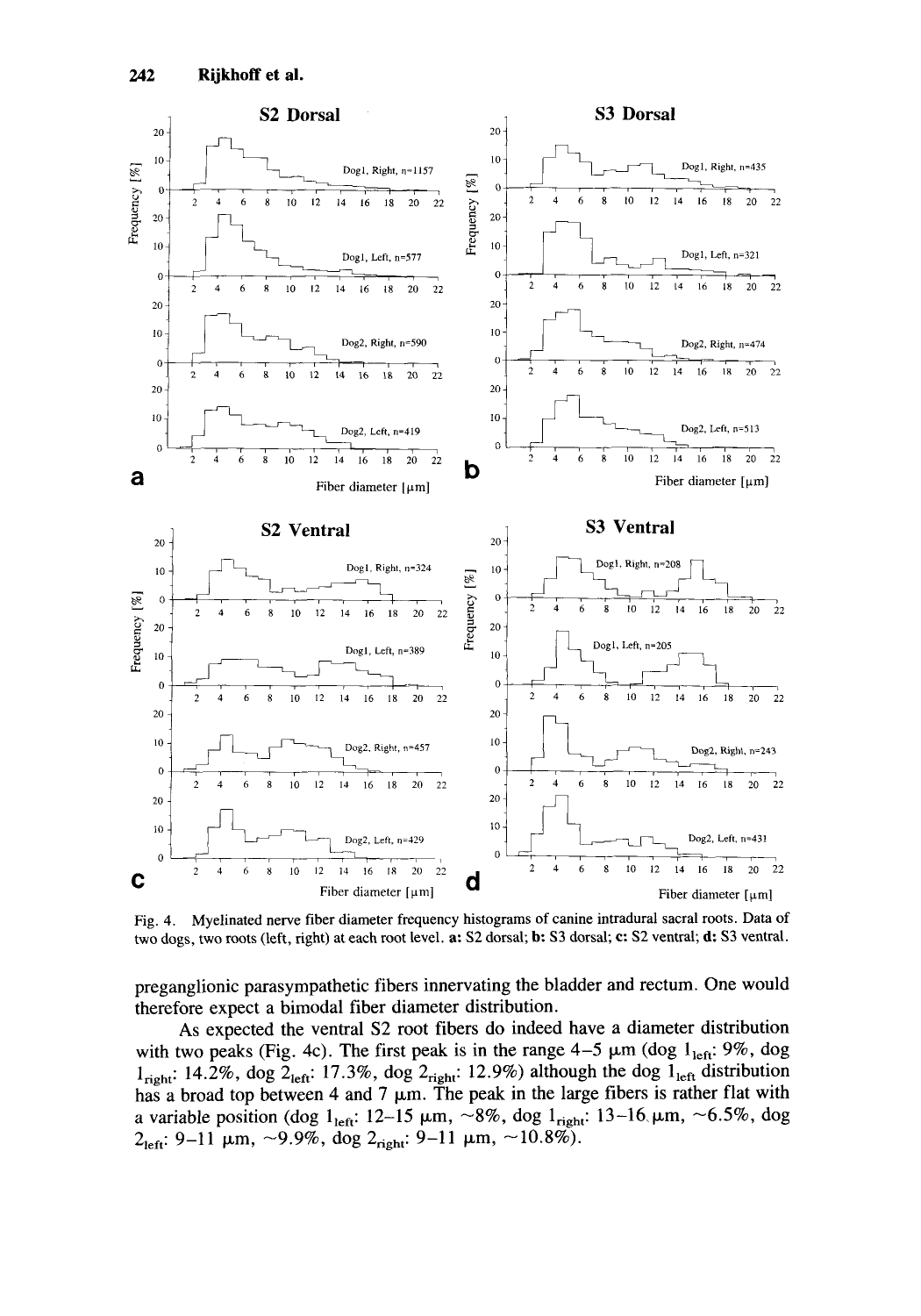The ventral **S3** root fibers also have a bimodal diameter distribution (Fig. **4d).**  Clear are the peaks of small diameter fibers (dog  $1_{\text{left}}$ : 4-5  $\mu$ m, 18.5%, dog  $1_{\text{right}}$ :  $4-5 \mu m$ ,  $14.4\%$ ,  $\log 2_{\text{left}}$ :  $4-5 \mu m$ ,  $21.4\%$ ,  $\log 2_{\text{right}}$ :  $3-4 \mu m$ ,  $19.3\%$ ). The large fiber peaks are for dog **1** in the range **14-16** pm (left: **11.2%,** right: **13.9%).** For dog 2 the peaks are less pronounced and occur at a smaller diameter  $(10-12 \mu m)$ , left: **7.0%,** right: **8.6%).** 

## **Ratio g**

The ratio g of axon diameter d to fiber diameter  $D$  (axon  $+$  myelin) is an important parameter with respect to the internodal conduction time of an action potential. Theoretical analysis of linear cables [Rushton, **19511** predicts a value of 0.6 as the optimum value for the energetically most efficient ratio. Any deviation from this value would increase the internodal conduction time. The ratio *g* also influences the stimulus needed to excite a fiber. The excitation threshold would decrease with increasing **g.** Figure 5a and b show in a scatter diagram the relation between *D* and *d* for all evaluated fibers of a S2d and a S2v root. The relation appears linear so we chose to fit the line  $d = gD + c$  ( $g =$  slope,  $c =$  intercept) through the points. It turned out that for each root the intercept  $c$  was close to zero and that zero was always within the  $c \pm s$ d range (sd = standard deviation). Hence a line with zero intercept was fitted as described in the section methods. The results  $g \pm sd$  (Table II) show that the calculated ratios *g* are close to the theoretical optimum of **0.6.** 

#### **DISCUSSION**

Cross-sections of intradural canine sacral nerve roots were analyzed using a light microscope and image processing software. The cross-sectional area of each root was measured and of two cross-sections the total number of fibers was determined. Fiber diameters and axon diameters were determined and used to construct fiber diameter frequency distributions. The work was part of a project with the goal to restore lower urinary tract control by artificial electrical stimulation of the sacral nerve roots.

The results of morphometric analyses could be subjected to dimensional errors, e.g., shrinkage of the material that could be **8%** [Dyck et al., **1980;** Schnepp et al., **19711.** No attempt was made to correct for these errors.

The cross-sectional area of the **S1** roots is clearly larger than the cross-sectional areas of **S2** and **S3** (Fig. **3).** Thus, during operation on the dog, differences in root dimensions can be used for identification of the sacral roots.

If one assumes that the roots are cylindrical then the root diameter can be calculated. These average total diameters (dorsal + ventral) are 1.46, 0.86, and **0.74**  mm for **S1, S2,** and **S3,** respectively. Li et al. **[1995]** reported average diameters of **2.0** and **1.5** mm for the extradural **S1** and **S2** nerve, respectively. This is larger than our findings but they used larger sized dogs **(21-36** kg) and extradural roots usually have a larger caliber than the intradural roots since they are surrounded by a protective perineurium. Schalow and Barth **[1992]** reported diameters of **0.25** and **0.3** mm for canine **S3** ventral roots (Alsatian, weight not reported) which is a little smaller than the **0.35** mm (average diameter) we measured.

Average root diameters of **28** humans were reported by Schalow **[1985].** He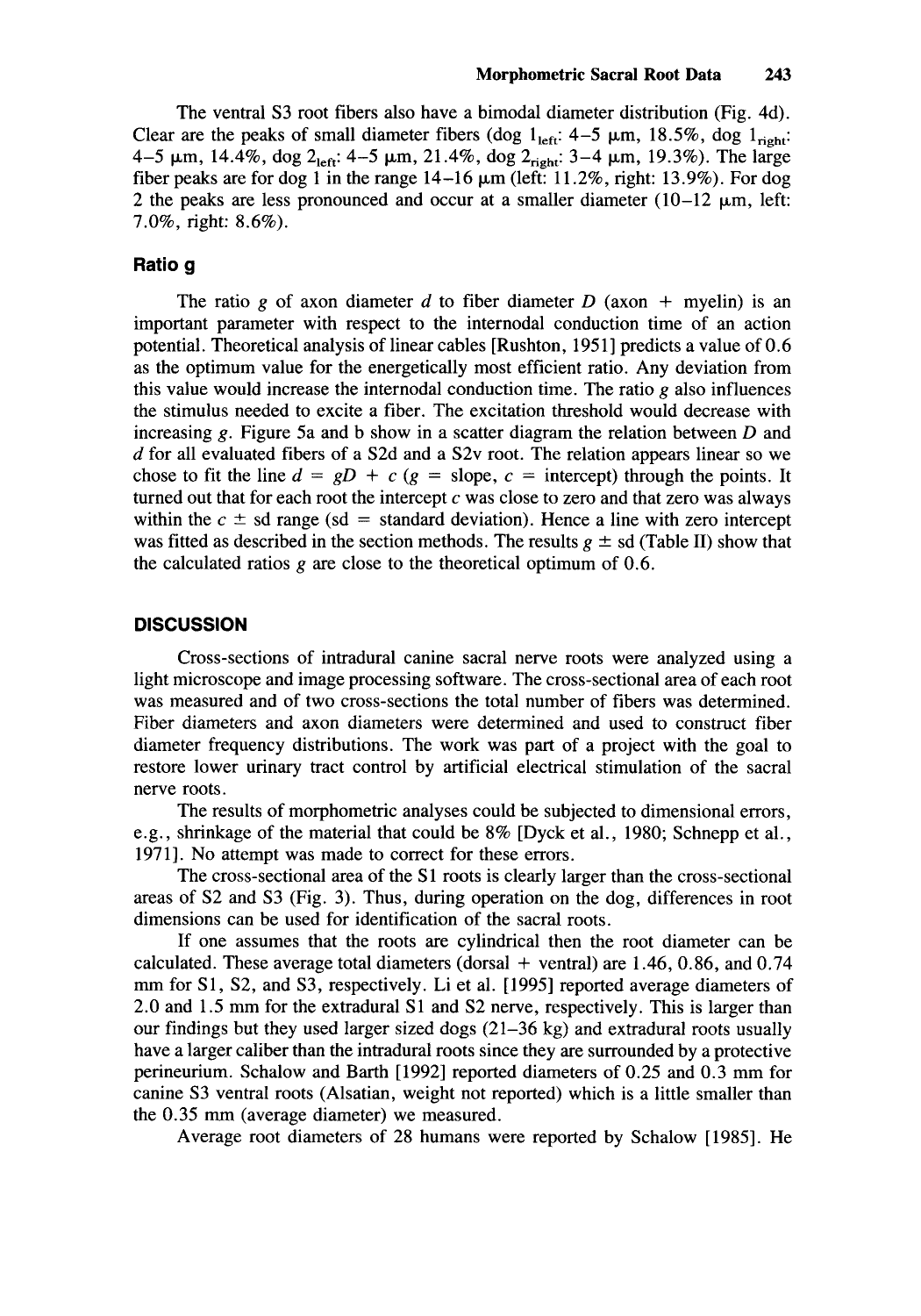

Fig. *5.* Scatter diagram of the relation between fiber diameter *D* and axon diameter *d;* drawn line represents the estimated ratio *g* of axon diameter to fiber diameter; **a: S2** ventral root, number of fibers: **389, g:**  $0.62 \pm 0.04$ ; **b:** S2 dorsal root, number of fibers: 577, g:  $0.64 \pm 0.03$ .

measured diameters of *2.6,* 2.0, 1.3, and 0.8 mm for the dorsal **S1,** S2, **S3,** and S4 roots, respectively. The average values for the ventral roots were **2.0,** 1.25, 0.7, and 0.4 mm. Compared to our results of the dog, the diameters of the human **S1, S2,** and **S3** ventral roots are roughly twice as large as in the beagle dog. This means that circumneural electrodes for humans must have a larger inner diameter than the ones used in the beagle dog. Due to the larger electrodes the stimulation currents will be higher in the human than in the **dog.**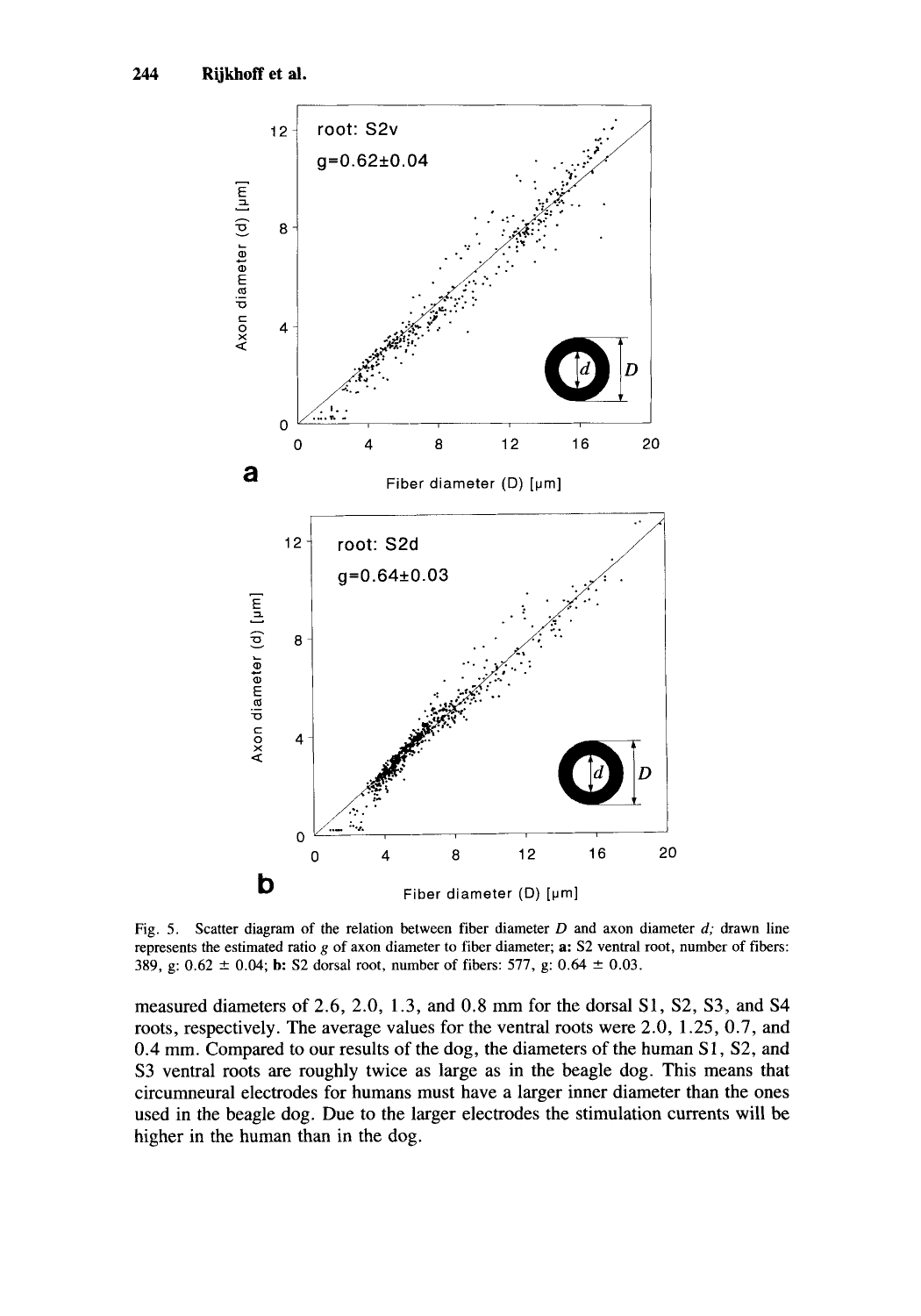|                |       | $\log 1$ |                 | $\log 2$ |                 |
|----------------|-------|----------|-----------------|----------|-----------------|
|                |       | n        | $g \pm SD$      | n        | $\pm$ SD<br>g   |
| S <sub>2</sub> |       |          |                 |          |                 |
| Dorsal         | Left  | 577      | $0.64 \pm 0.03$ | 419      | $0.59 \pm 0.05$ |
|                | Right | 1157     | $0.64 \pm 0.03$ | 590      | $0.56 \pm 0.05$ |
| Ventral        | Left  | 389      | $0.62 \pm 0.04$ | 429      | $0.59 \pm 0.07$ |
|                | Right | 324      | $0.61 \pm 0.05$ | 456      | $0.57 \pm 0.07$ |
| S <sub>3</sub> |       |          |                 |          |                 |
| Dorsal         | Left  | 321      | $0.66 \pm 0.03$ | 512      | $0.59 \pm 0.05$ |
|                | Right | 435      | $0.64 \pm 0.04$ | 473      | $0.60 \pm 0.05$ |
| Ventral        | Left  | 205      | $0.59 \pm 0.05$ | 431      | $0.57 \pm 0.07$ |
|                | Right | 208      | $0.63 \pm 0.03$ | 241      | $0.65 \pm 0.07$ |

**TABLE II. Estimated Ratio**  $g \pm sd$  **(Standard Deviation) of Axon Diameter** *d* **to Fiber Diameter** *D* **of the Analvsed Fibers in a Root** 

\*n: number of analyzed fibers in a root.

The axon diameter and fiber diameter of the fibers were calculated by assuming the calculated area of the fiber to be the area of a circle. The actual transverse shape of a fiber is usually not a perfect circle but varies from elliptical to "boomerang" to "star" depending on the position of the transection of the fiber relative to the node of Ranvier. However, Karnes et al. [1977] showed that in non-oblique transverse sections of nerve **trunks,** the diameter calculated from the measured area converted to a circular shape is the best among various estimates of myelinated fiber diameters and is the most suitable one in computerized morphometric analysis.

The number of automatically analyzed fibers, shown in Figure 4a-d, is less than the total number of fibers visible in the images. Fibers have been omitted from analyses if they bear artifacts such as holes in the myelin. Those artifacts seem to occur in the whole diameter range so we assume that the introduced error in the fiber diameter distributions will be small.

Schalow and Barth [1992] have presented the diameter distribution of a canine sacral ventral root. They found a bimodal distribution with peaks of most occurring fiber diameters at the ranges  $5-6$  and  $13-17 \mu m$ . This agrees with our results (Fig. 4d). The diameter distributions of the dorsal root fibers are very much alike in both dogs. The distributions of the ventral root fibers are also alike (bimodal) but the distance between the peaks differs. In dog 1 the peaks are more separated than in dog 2. This could be due to the age difference of the dogs.

To control the lower urinary tract in spinal cord injury by electrical stimulation of the sacral roots, selective activation of detrusor and urethral sphincter is only possible if the innervating nerve fibers differ in diameter. The obtainable selectivity by electrical stimulation increases with increasing difference in diameter between the two fiber groups. This implies that independent activation of both large and small fibers would be less easy in the old dog. This was confirmed in experiments.

Both human and canine ventral sacral roots have a fiber diameter distribution with a bimodal shape with peaks of most occurring fiber diameters at approximately the same position (parasympathetic fibers:  $3-5 \mu m$ ; somatic fibers:  $13-15 \mu m$ ). However, the canine ventral sacral roots contain relatively more large diameter fibers than human ventral sacral roots as the canine ventral sacral roots contain also the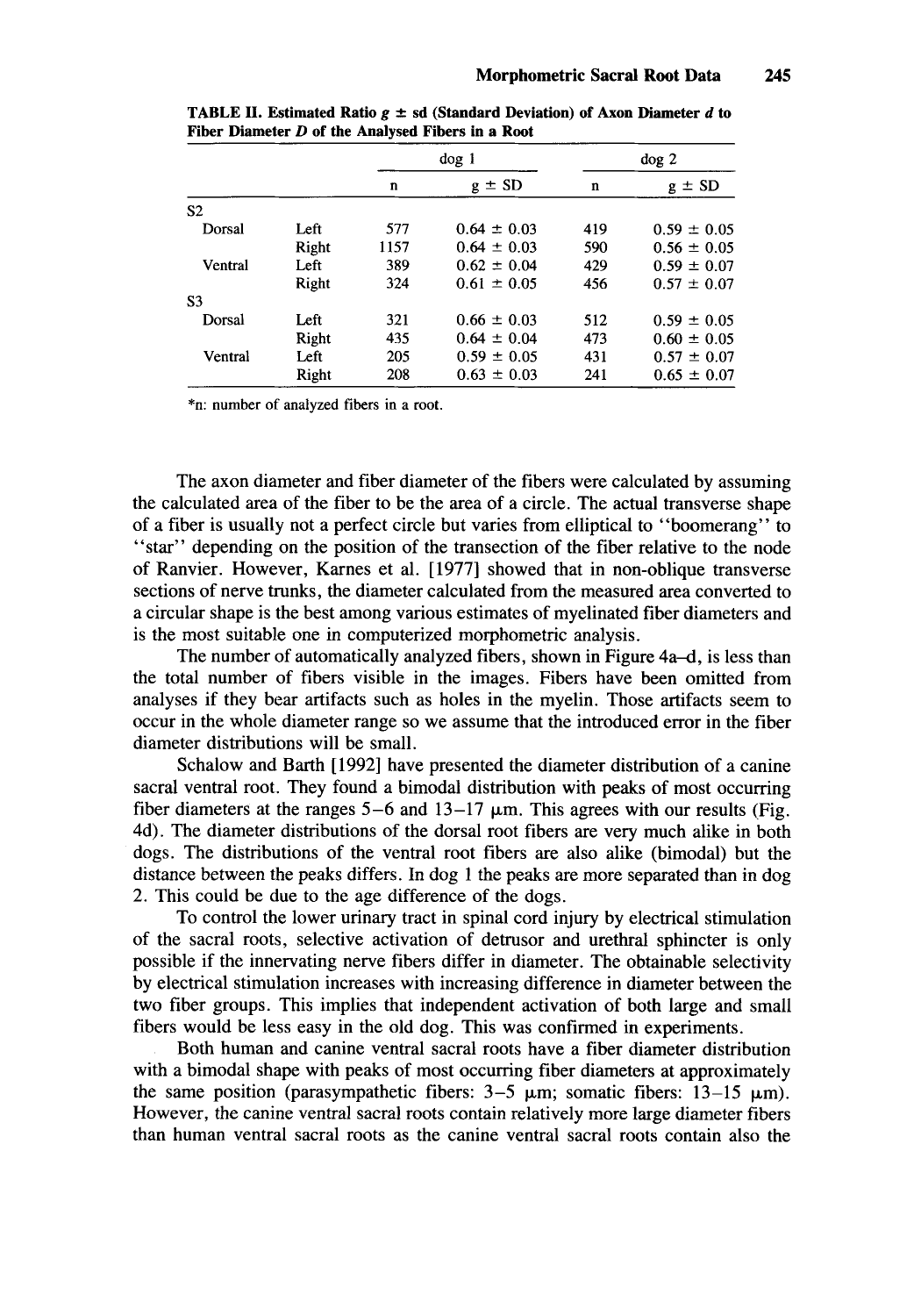fibers innervating muscles of the tail. This is confirmed by comparing the canine data with human data presented by Schalow and co-workers. **A** nerve fiber diameter distribution histogram of a human S4 ventral root [Fig. **8** in Schalow, 19891 shows that 67% of all myelinated fibers were of a small caliber (1–6  $\mu$ m) and that only 16% were of a large caliber ( $>10 \mu m$ ). The diameter distribution of another human S4 ventral root [Schalow et al., 19951 showed that 77% of all myelinated fibers were of a small caliber  $(1.5-6 \mu m)$ . In the comparable S3 canine ventral roots only 50-60% are of a small caliber (Fig. 4d).

The composition of the dorsal roots could not be compared since detailed information on the composition of human dorsal sacral roots is not available in the literature, but no large differences are expected.

A nerve fiber density of 9.0  $*$  10<sup>3</sup> myelinated nerve fibers/mm<sup>2</sup> has been reported for human sacral ventral roots [Schalow et al., 19871. But, as the canine ventral sacral roots contain relatively more larger fibers than the human sacral roots the fiber density in the canine ventral sacral roots is expected to be less the fiber density in the human sacral ventral roots. The calculated nerve fiber density of the two canine S3 ventral roots  $(6.0 * 10^3 \text{ and } 6.6 * 10^3 \text{ fibers/mm}^2)$  is therefore in line with the expectations.

To determine the ratio *g* we assumed it to be independent of *d* and *D,* which is not generally agreed upon. Some reports show a rising *g* with increasing *D* and reaching a plateau while other reports show a continuous rising *g* with increasing *D.*  This issue has been addressed by Williams and Wendell-Smith [1971] who conclude that those differences are caused by errors in the mensuration of the fibers. The work of Schnepp and Schnepp [1971] showed a ratio of 0.6 which was practically constant over a wide range of fiber diameters in various mammals. Therefore we assumed *g*  to be independent of D. Our calculated ratios vary from 0.56  $\pm$  0.05 to 0.66  $\pm$  0.03 (mean  $\pm$  sd) which is close to the theoretical optimum value of 0.6 for the energetically most efficient ratio [Rushton, 1951].

In conclusion, the fiber diameter distributions and nerve fiber densities of the human and the dog sacral nerves are similar so the dog is a satisfactory model for electrical sacral root stimulation research. The presented data will help to improve the understanding of the experimental results on sacral root stimulation and will lead to optimization of the stimulation patterns.

## **ACKNOWLEDGMENT**

The work described in this article was supported by the Dutch Kidney Foundation C92.1249.

## **REFERENCES**

Beck JV, Arnold **KJ** (1977): "Parameter Estimation in Engineering and Science." New York: John Wiley & **Sons, pp 198-199.** 

- **Brindley GS, Polkey CE, Rushton DN, Cardozo L (1986): Sacral anterior root stimulators for bladder control in paraplegia: The first 50 cases. J Neurol Neurosurg Psychiatry 49: 1104-1 114.**
- **Carlsson C-A, Sundin T (1980): Reconstruction of afferent and efferent nervous pathways to the urinary bladder in two paraplegic patients. Spine 5:37-41.**
- **Dyck PJ Low, PA, Spacks MF, Hexum LA, Karnes JL (1980): Effect of serum hyperosmolarity of healthy human surd nerve.** J **Neuropathol Exp Neurol 39:285-295.**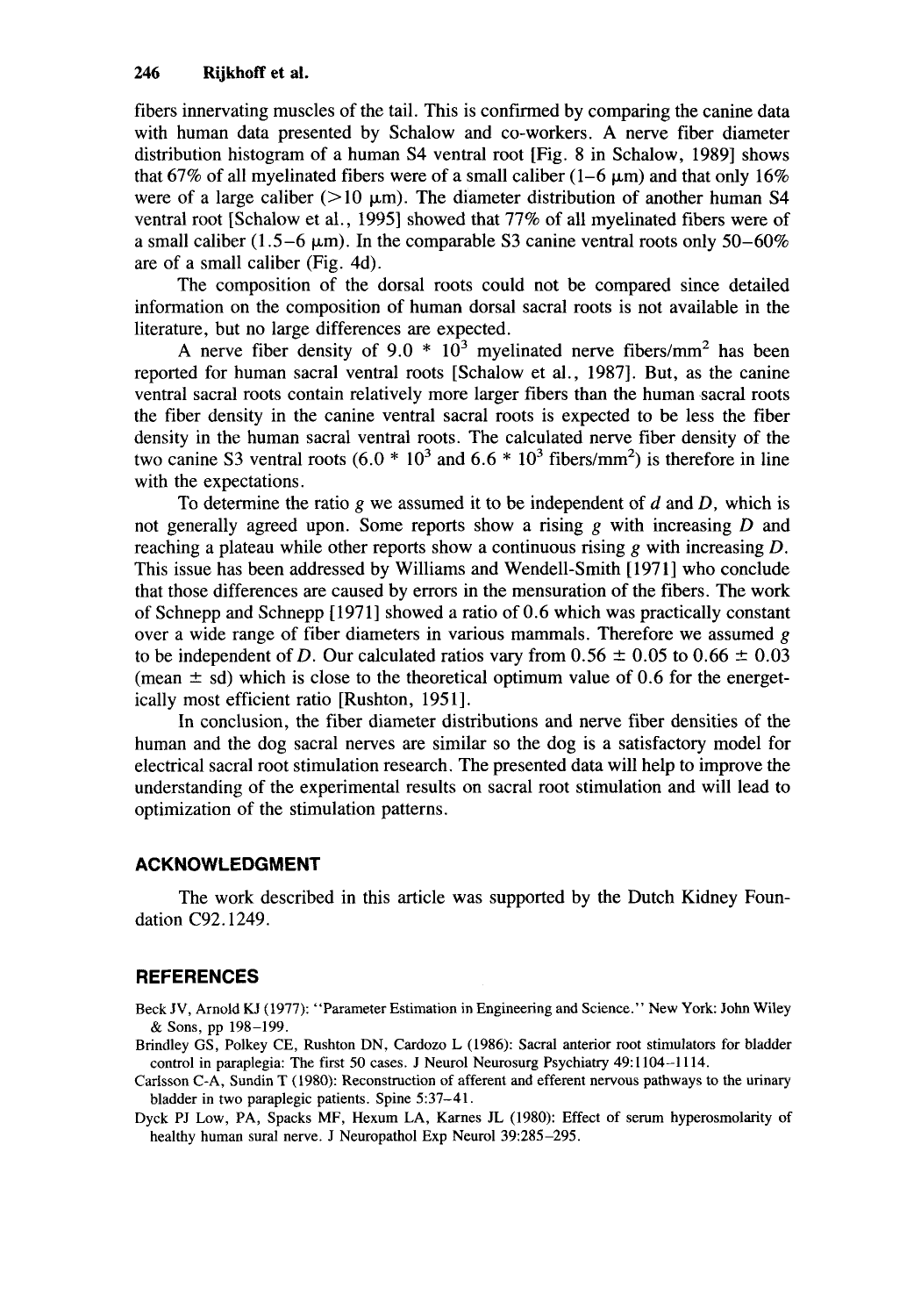- Hohenfellner M, Paick J-S, Trigo-Rocha F, Schmidt RA, Kaula NF, Thiiroff JW, Tanagho EA (1992): Site of deafferentation and electrode placement for bladder stimulation: Clinical implications. J Urol 147: 1665-1670.
- Hosein RA, Griffiths DJ (1990): Computer simulation of the neural control of bladder and the urethra. Neurourol Urodyn 9:601-618.
- Ishigooka M, Hashimoto T, Sasagawa I, Izumiya K, Nakada T (1994): Modulation of the urethral pressure by high-frequency block stimulus in dogs. Eur Urol 25:334-337.
- Karnes J, Robb R, O'Brien PC, Lambert EH, Dyck PJ (1977): Computerized recognition for morphometry of nerve attribute of shape of sampled transverse sections of myelinated fibers which best estimates their average diameter. J Neurol Sci 34:43-51.
- Koldewijn EL, Rosier PFWM, Meuleman **EJH,** Koster AM, Debruyne FMJ, van Kerrebroeck PEV (1994): Predictors of success with neuromodulation in lower urinary tract dysfunction. J Urol 152: 2071-2075.
- Li J-S, Hassouna M, Sawan M, Duval F, Elhilali MM (1992): Electrical stimulation induced sphincter fatigue during voiding. J Urol 148:949-952.
- Li J-S, Hassouna M, Sawan M, Duval F, Elhilali MM (1995): Long-term effect of sphincteric fatigue during bladder neurostimulation. J Urol 153:238-242.
- Rijkhoff NJM, Holsheimer J, Koldewijn EL, Struijk JJ, van Kerrebroeck PEV, Debruyne FMJ, Wijkstra H (1994a): Selective stimulation of sacral nerve roots for bladder control; A study by computer modeling. IEEE Trans Biomed Eng 41:413-424.
- Rijkhoff NJM, Koldewijn EL, van Kerrebroeck PEV, Debruyne FMJ, Wijkstra H (1994b): Acute animal studies on the use of an anodal block to reduce urethral resistance in sacral root stimulation. IEEE Trans Rehab Eng 2:92-99.
- Rijkhoff NJM, d'Hollosy W, Debruyne FMJ, Wijkstra H (1995): Morphometric canine sacral root data. Proc 3rd Int Congr Dutch Urol Assoc, Nov. 1-3, Nijmegen, The Netherlands, p 78.
- Rushton WAH (1951): A theory of the effects of fiber size in medullated nerve. J Physiol 115:lOl-122.
- Schalow G (1985): The problem of cauda equina nerve root identification. Zentralbl Neurochir 46:322- 330.
- Schalow G (1989): Efferent and afferent fibers in human sacral ventral nerve roots: Basic research and clinical implications. Electromyogr Clin Neurophysiol 29:33-53.
- Schalow G (1992a): Number of fibres and fibre diameter distributions of nerves innervating the urinary bladder in humans. Acceptor nerve analysis (IV). Electromyogr Clin Neurophysiol 32: 187-196.
- Schalow G (1992b): Ventral root afferent and dorsal root efferent fibres in dog and human lower sacral nerve roots. Gen Physiol Biophys 11:123-131.
- Schalow G, Barth H (1992): Group conduction velocities and nerve fibre diameters of  $\alpha$  and  $\gamma$ -motoneurons from lower sacral nerve roots of the dog and humans. Gen Physiol Biophys 11:85-99.
- Schalow G, Aho A, Lang G (1987): Nerve fiber counts for an intercostal nerve to cauda equina root anastomosis. Zentralbl Chir 112:457-461.
- Schalow G, Zach GA, Warzok R (1995): Classification of human peripheral nerve fibre groups by conduction velocity and nerve fibre diameter is preserved following spinal cord lesion. J Autonom Nerv Syst 52:125-150.
- Schmidt RA (1988): Applications of neurostimulation in urology. Neurourol Urodyn 7:484-592.
- Schmidt RA, Bruschini H, Tanagho EA (1979): Sacral root stimulation in controlled micturition. (Peripheral somatic neurotomy and stimulated voiding). Invest Urol 17:130-134.
- Schnepp P, Schnepp G (1971): Faseranalytische untersuchungen an peripheren nerven bei tieren verschiedener grok. **I1** Verhaltnis **axondurchmesser/gesamtdurchmesser** und internodallange. Z Zellforsch 119:99-114.
- Schnepp P, Schnepp G, Spaan G (1971): Faseranalytische untersuchungen an peripheren nerven bei tieren verschiedener groBe. I Fasergesamtzahl, Faserkaliber und **nervenleitungsgeschwindigkeit.** Z Zellforsch 119:77-98.
- Siege1 SW (1992): Management of the voiding dysfunction with an implantable neuroprosthesis. Urol Clin North Am 19:163-170.
- Sweeney JD, Mortimer JT, Bodner DR (1990): Animal study of pudendal nerve cuff electrode implants for collision block of motor activity. Neurourol Urodyn 9:83-93.
- Thiiroff JW, Bazeed MA, Schmidt RA, Wiggin DM, Tanagho EA (1982): Functional pattern of sacral root stimulation in dogs: **II** Urethral closure. J Urol 127:1034-1038.
- van Kerrebroeck PEV, Koldewijn E, Wijkstra H, Debruyne FMJ (1991): Intradural sacral rhizotomies and